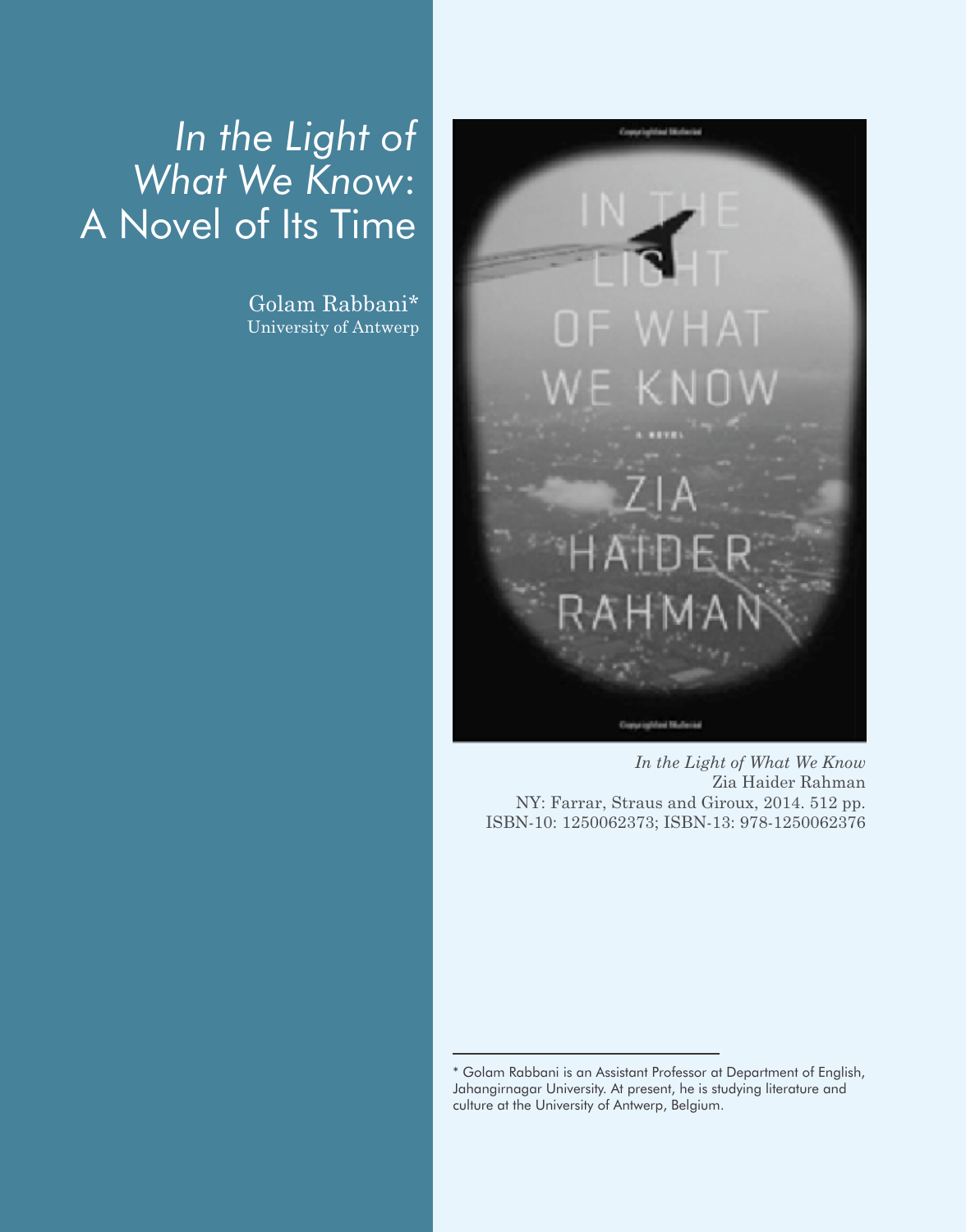It is not easy to define the boundary between knowing and knowledge. Being<br>informed and being knowledgeable can be two different intellectual states.<br>Knowing history can lead to a partial understanding of the present until interpret the present through history. Knowledge is the conclusion that one reaches after knowing and interpreting. For a novelist, his or her plot should inform the historical context and provide the readers with the scope to interpret the present through the facts of the past. A successful novel triggers constant interpretations as well as makes the readers doubt their interpretations. Also, a successful novel knows the necessity of its time. Keeping all these aspects in mind, it seems appropriate to coin Zia Haider Rahman's *In the Light of What We Know* as a novel of its time. However, it is problematic to say that the novel offers knowledge or the scope of interpretation for readers. A novel needs to manifest the triggering events in its plot that fetches diverse interpretations from different cultures and countries. Rahman's novel seems to refer to a lot of intellectual works and historical facts, but it is not clear how the readers will interpret the events by connecting the references with the events of the fiction.

Knowledge illuminates, but it also becomes troubled for being incomplete and partial. Rahman's disconcerting debut novel is a thorough examination of global politics, identity crisis, and postcolonial remorse that roams from Bangladesh to Oxford, Afghanistan to New York, and that has already received comparisons with Sebald, Conrad, and Waugh, and been nominated for the Goldsmiths Prize. The novel has been distinguished by some in London and New York as a work of utmost acquisitiveness that wrestles with almost every major issue of modern times: migration, xenophobia, globalized capitalism, and the War on Terror. Yet, Rahman seems reluctant to include what should have been its most vital element: his protagonist's intellectual intensity and personal story.

With the most traditional beginning of any novel, the appearance of Zafar, suddenly knocking at the door in his disheveled and apparently homeless stature at his friend's extravagant home in west London, we are presented with a figure with a captivating story to tell: the child of pre-modern Bangladeshis, raised on an East End council estate, who wins his way to Oxford and then to Wall Street, before being entangled in shady trickeries in Afghanistan. Like the incomplete presentation of the character's personality, his story is also partially visible in the novel. Instead, the reader is confused with countless evasive digressions that discuss the world in imposing abstraction: through mathematics, biology, economics, psychology, physics, and history.

The narrative fails to make characters vivid and engaging. Zafar's involvement with the NGO in Afghanistan and his actions at Wall Street, which could provide a significant scope for critical interpretations, are not detailed for the readers' comprehension. Similarly, his banker friend in West London, the unnamed narrator, focuses at length on the corrupt practices that he is involved in without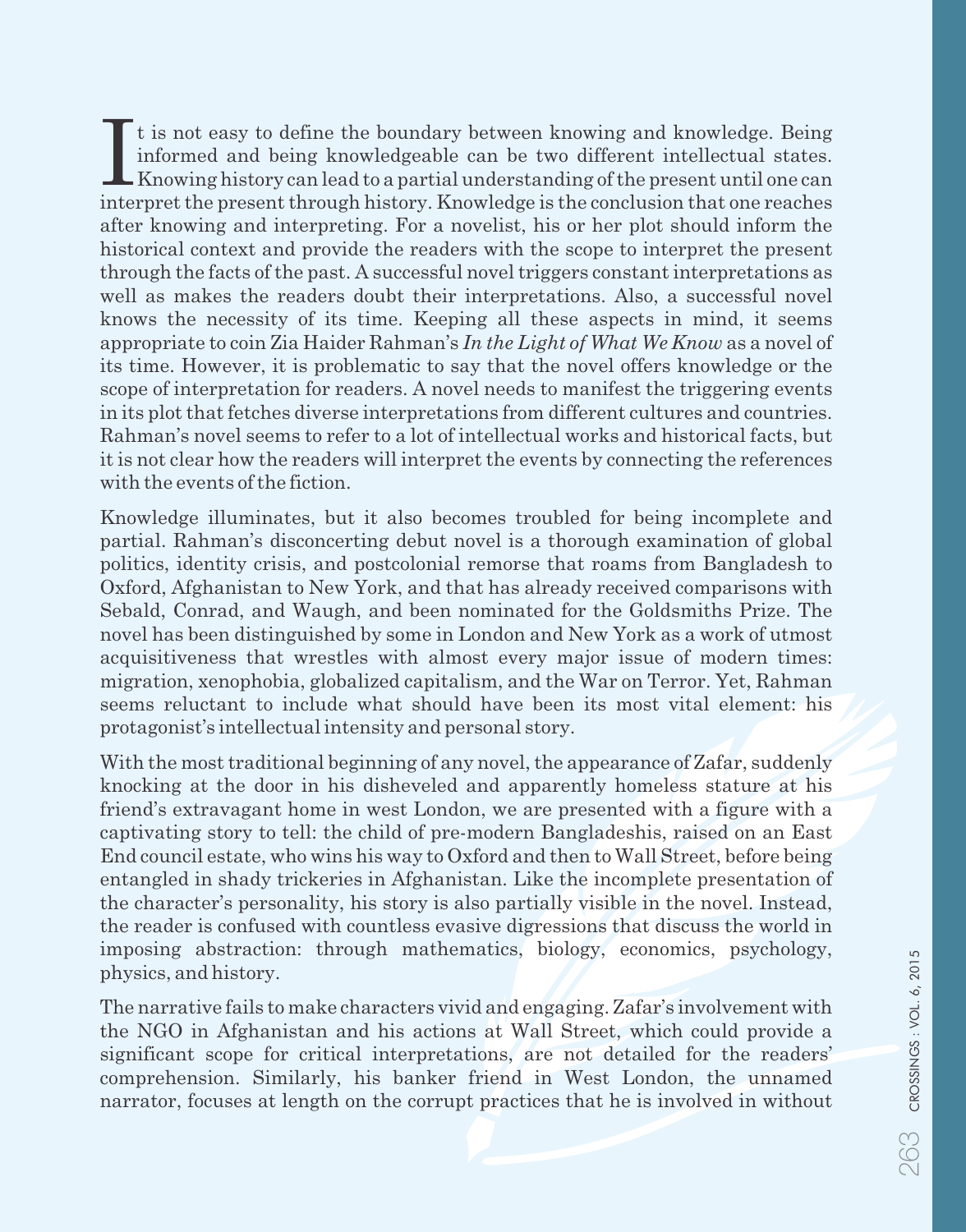ever saying what exactly his mischief is. The book has inconsistencies in such important narratives.

Whenever the story delivers a starting point for fleshing his characters out, Rahman consistently, albeit purposefully, fails to explain it. Zafar's uneducated parents visit him in Oxford, substantiating a painful moment of social gawkiness. His mother's friend — disapproved of because of her mixed-race children — throws herself from a tower block. His mother dislikes his use of English terms like "please" and "thank you" in the house. All of these relevant and interesting details are dealt with cursorily and left unexplored: Zafar thus never comes alive as a character.

Rahman, intentionally or unintentionally, makes his characters Eurocentric; a trait for which this novel became so popular in the west. The characters lack the respect for their roots in Pakistan or Bangladesh; rather they are quite obsessed with the UK or USA. "If an immigration officer at Heathrow ever said 'Welcome home' to me," Zafar says, "I would have given my life for England, for my country, there and then. I could kill for an England like that." The storyline presents Zafar's lack of empathy for Bangladesh and the attempt to create a bonding with England. Zafar is prone to associate his nationality with England and regrets to fail in his attempts. Similarly, the unnamed banker seems to be Eurocentric as well. Their intellectual affinity to their roots does not form any narrative in the novel.

Instead, the reader is lost among unremitting lofty assertions on the human condition and the perilous state of world affairs. Westerners are consistently exposed as naïve and soulless, while the darker skinned are awarded with a certain knowing and mystical nobility. "Unlike the Westerners, ours is not a spiritual poverty but a material one,"proclaims Zafar's Afghan colleague. This avowal, which does not identify how much of the Islamic world's economic inertia is predicated by its "spirituality," goes unopposed.

Rahman's approach towards female characters is vague. The presentation of Emily, Payne, and Lauren does not provide any complete picture of their personalities. The reader seems to misunderstand or not understand their relations with the male characters. Zafar develops an infatuation for the wealthy young woman, Emily, who seems to induce in him a lust which is both sexual and social. There is a constant tension in their relationship. There are even references of pregnancy and marriage, but Emily is an obscure creature. The reader fails to grasp her accountability in the novel.

Zafar bounces and interlaces through various time periods and events, dropping mysterious suggestions about this or that – the Colonel in Pakistan, the envelopes in Afghanistan, the doctor in Britain – to return to them later. In theory, this is a convenient technique, allowing suspense to build while the reader waits impatiently for the big disclosure, and also has the useful effect of protracting what is after all a rather straightforward series of events. The drawback, however, seems